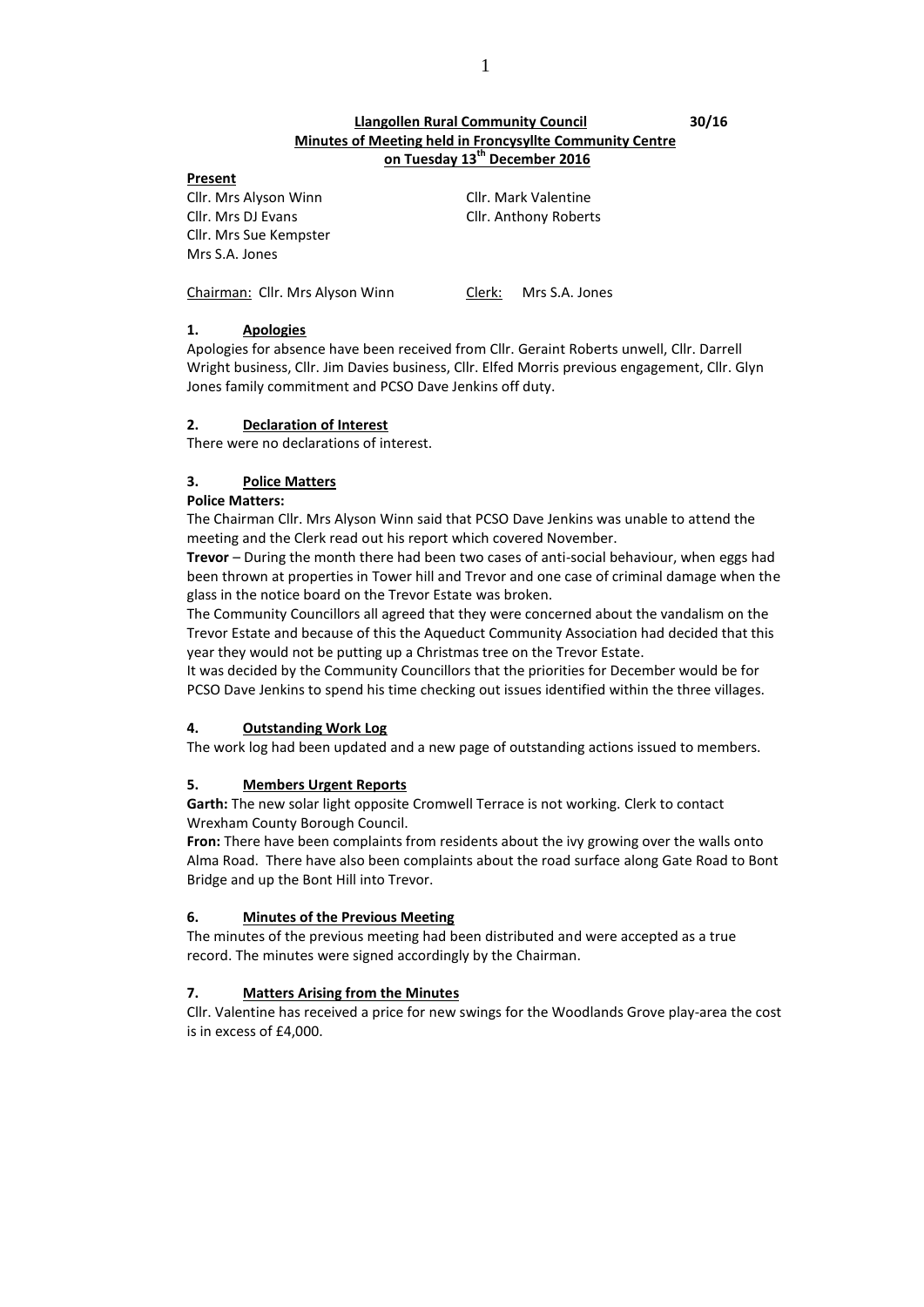# **8. Planning 31/16 Planning Applications:** Two storey extension with basement. **Llanerch Cottage, Yr Ochr, Froncysyllte. P/2016/1012**

Application for variation of condition No 1 imposed under planning permission code no P/2012/0008 to allow for a further 5 years to commence development. **Gwel Y Dyffryn, Garth Road, Garth. P/2016/1053**

There were no objections to the above applications.

## **Certificates of Decision:**

Nothing to report.

#### **9. Correspondence**

#### **Welsh Assembly Government:**

Elin Jones AM Consultation on changing the name of the Welsh Assembly.

#### **E.Mail:**

C/Cllr. Pat Jeffares – JC Edwards's wall in Trevor. C/Cllr. Pat Jeffares – Street Lights. C/Cllr. Pat Jeffares – Cromwell Terrace Solar light. C/Cllr. Pat Jeffares – Gully A5 in Fron. C/Cllr. Pat Jeffares – Local bus services. Matt Anderson - Canal & Rivers Trust have taken down the planters on the canal bridge in Trevor for the Winter. Nicola Haigh – response from Ken Skates's to the letter from Wendy Capell.

#### **Wrexham County Borough Council:**

Jane Johnson – Elections 2017. Annette Sethwood – LDP Preferred Strategy. Donna Dickenson – Youth Services Donna Dickenson – Commissioning framework for Youth Support services update. Mike Barcley – Funding for staffed play provision Mark Owen – Precept payment schedule and tax base 2017/18. PCSO Agreement between Police Crime Commissioner for North Wales, the Chief Constable & North Wales Police & Wrexham County Borough Council. Kingdom – Report for November. POCS in the Community - Make your community safer with a public access defibrillator (A.E.D.).

#### **One Voice Wales:**

Area meeting 29<sup>th</sup> November 2016 with minutes and agenda. Luned Evans North Wales Development Officer, writing to the Wales Audit Office. Luned Evans North Wales Development Officer, with a letter she has sent to Dr Helen Patterson about public transport within Wrexham County Borough.

## **General:**

A Froncysyllte resident asking for a copy of the December minutes (Freedom of Information Request).

Wrexham Area Civic Society – Annual Awards Evening.

#### **Receipts:**

Mr PJ Ankers Peter Green Groundcare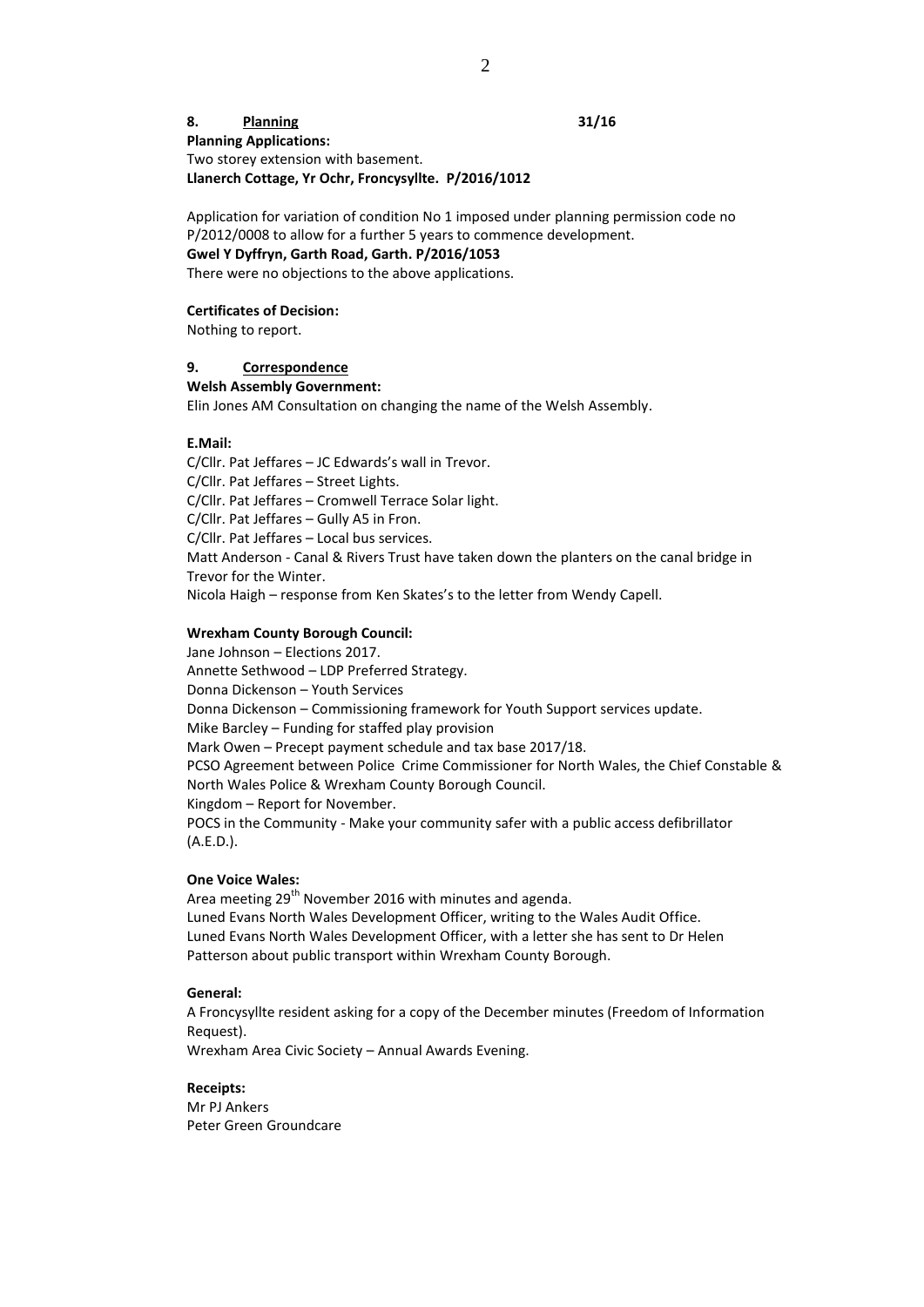## **10. Leasing of Playgrounds 32/16**

Completion documents have been received for Garth Road and the Oaks Play-areas.

## **11. Footpaths & Roadways**

Nothing to report.

## **12. Projects 2015/2016**

Nothing to report.

#### **13. Meetings / Training**

During November Councillors have attended a number of training courses, these have covered: The Council, the Councillor, the Council Meeting & Code of Conduct. A meeting has been held with C/Cllr. Pat Jeffares and Darren Green from Wrexham County Borough Council to discuss the issue of parking on Station Road in Trevor. It was decided to consult with the residents about installing a combination of both single and double yellow lines along Station Road from The Telford to the narrow bridge. A restriction on the single yellow lines with no parking  $31<sup>st</sup>$  March to  $31<sup>st</sup>$  October. The car park at Reads Yard was also looked at to see if it was possible to increase the number of car parking spaces.

#### **14. Noddfa Cemetery Report**

It was reported last month that there was a problem with moles in the cemetery, this has now been sorted.

#### **15. Playgrounds including Garth Playground**

Following the successful Post Installation Report, the new playground in Garth is now open and a new fence has been installed. A lot of children have visited and enjoyed playing on the numerous items of play equipment including a new exciting zip-wire, and an all-purpose football/netball/basketball practice area. The official opening will be in the Spring when the weather improves.

The total amount raised by the Aqueduct Community Association in fundraising for the new playground is £2,084.51. This has now been forwarded as a part payment to HAGS -SMP Ltd who built the playground with further funding from WREN and the Community Council. The Clerk has contacted the Insurers about the new / extra equipment in the Garth playground. They have confirmed that the equipment has now been put on the policy at no extra cost.

#### **16. Newsletter**

The deadline for the Spring newsletter is Tuesday  $7<sup>th</sup>$  February 2017. It was noted that the newsletters can be viewed on the web site [www.llangollen-ruralcc.co.uk](http://www.llangollen-ruralcc.co.uk/) From 2017 there will be a 'notice board' in the newsletter informing the community of all events planned during the year.

#### **17a. Finance**

Copies of the Bank balances, payments and a list of receipts were distributed to the members and checked. The following invoices were authorised for payment:

| WCBC (repair play equipment)       | 101910 | 190.60      |
|------------------------------------|--------|-------------|
| WCBC (half yearly play inspection) | 101911 | 774.24      |
| <b>Richard Southwell</b>           | 101912 | 286.00      |
| T Hodkinson                        | 101913 | 816.00      |
| Mrs SA Jones                       | 101914 | NJC rates   |
| Mr PJ Ankers                       | 101915 | 205.00      |
| Peter Green Groundcare             | 101916 | 200.00      |
| BP&D                               | 101917 | 650.00      |
| <b>Chirk Town Council</b>          | 101918 | 483.00      |
| <b>HM Revenue &amp; Customs</b>    | 101919 | <b>PAYE</b> |